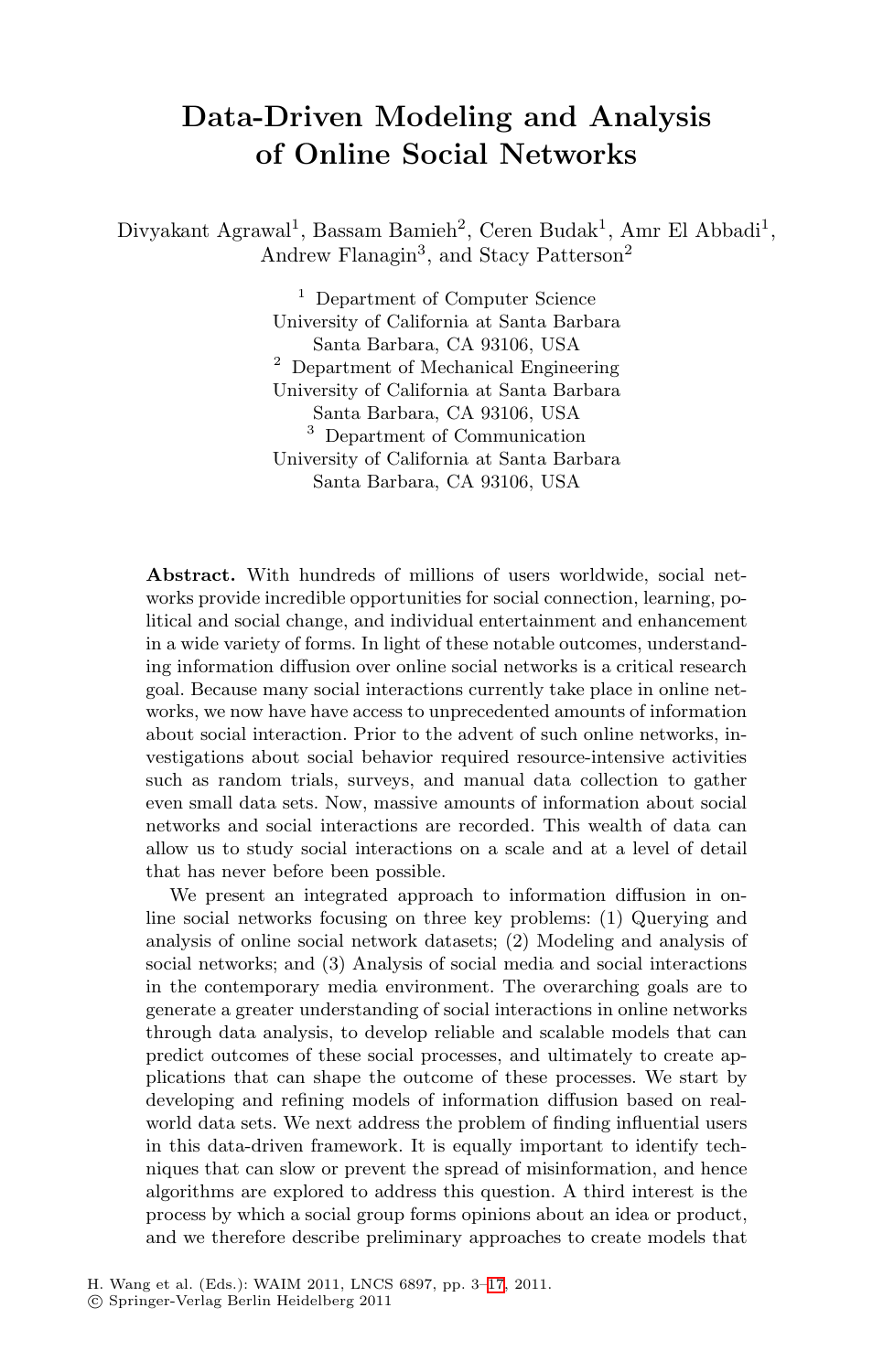accurately capture the opinion formation process in online social networks. While questions relating to the propagation of a single news item or idea are important, these *information campaigns* do not exist in isolation. Therefore, our proposed approach also addresses the interplay of the many information diffusion processes that take place simultaneously in a network and the relative importance of different topics or *trends* over multiple spatial and temporal resolutions.

**Keywords:** Information propagation, Social Networks, Data Analysis, Sub-modular optimization.

### **1 Introduction**

Internet technologies and online social networks are changing the nature of social interactions. There exist incredible opportunities for learning, social connection, and individual entertainment and enhancement in a wide variety of forms. People now have ready access to almost inconceivably vast information repositories that are increasingly portable, accessible, and interactive in both delivery and formation. Basic human activities have changed as a result, and new possibilities have emerged. For instance, the process by which people locate, organize, and coordinate groups of individuals with shared interests, the number and nature of information and news sources available, and the ability to solicit and share opinions and ideas across myriad topics have all undergone dramatic change as a result of interconnected digital media. Indeed, recent evidence indicates that 45% of users in the U.S. say that the Internet played a crucial or important role in at least one major decision in their lives in the last two years, such as attaining additional career training, helping themselves or someone else with a major illness or medical condition, or making a major investment or financial decision [\[HR06\]](#page-13-0). The significant role of online social networks in human interactions motivates our goals of generating a greater understanding of social interactions in online networks through data analysis, the development of reliable models that can predict outcomes of social processes, and ultimately the creation of applications that can shape the outcome of these processes.

This work centers on social processes related to the diffusion of information and opinions in online social networks. We are interested in questions relating to how a single news item or idea propagates through a social network. We also note that such "information campaigns" do not exist in isolation. So while it is important to understand the dynamics of individual campaigns, we also study the interplay of the many information diffusion processes that take place simultaneously in a network and the relative importance of different information topics or *trends* over multiple geographical and temporal resolutions.

*Diffusion of Information and Opinions.* Given the notable outcomes and the potential applications of information diffusion over online social networks, it is an important research goal to increase our understanding of information diffusion processes. It is also desirable to understand how these processes can be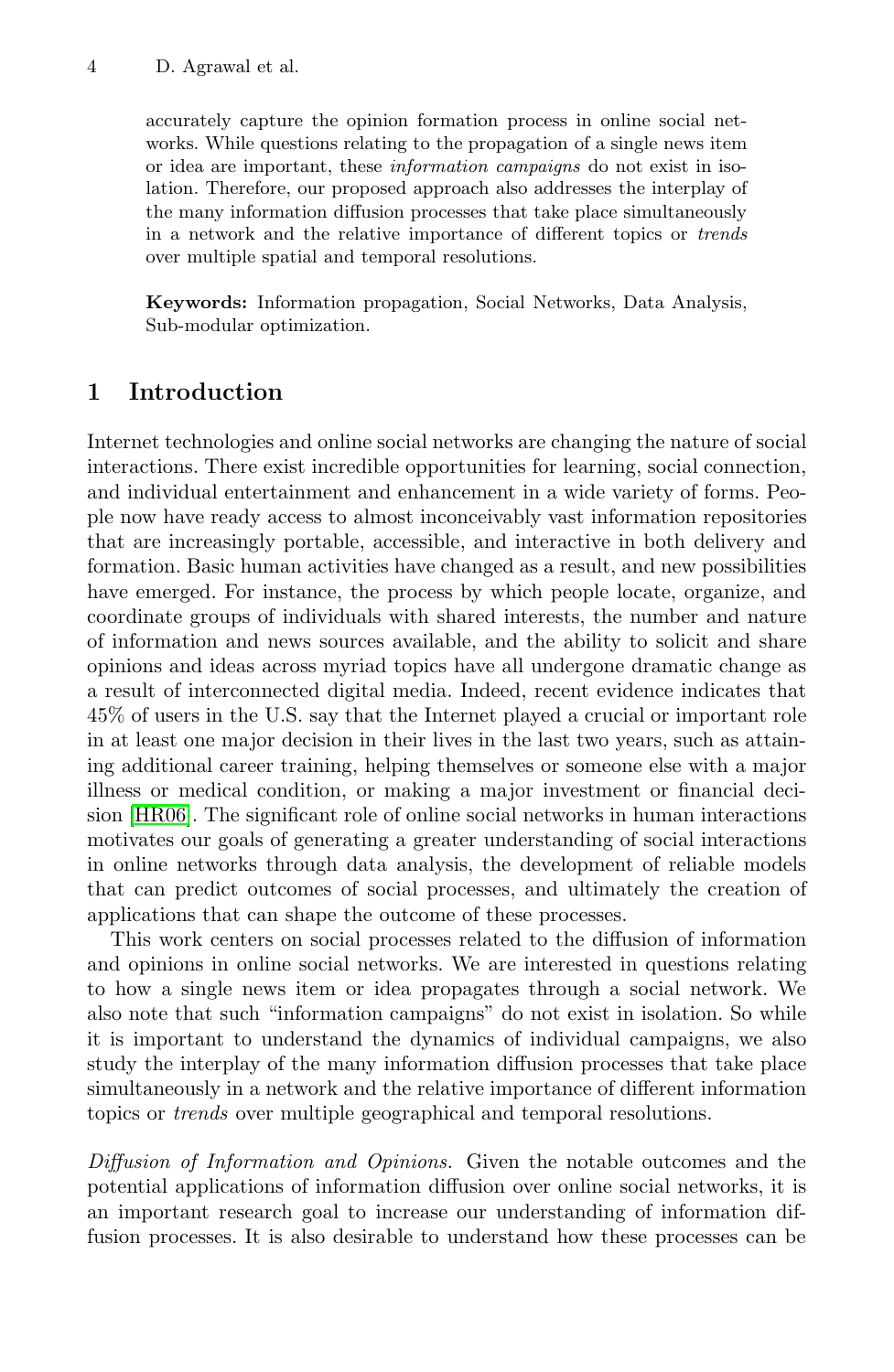modified to achieve desired objectives. We describe and refine models of information diffusion for online social networks based on analysis of real-world data sets. The scalable, flexible identification of influential users or opinion leaders for specific topics is crucial to ensuring that information reliably reaches a large audience, and so we propose to develop algorithms for finding influential users in this data-driven framework. It is equally important to identify techniques that can slow or prevent the spread of misinformation, and we create models and algorithms to address this question. We are also interested in the processes by which a social group forms opinions about an idea or product. We create models that accurately capture the opinion formation process in online social networks and develop scalable algorithms and techniques for external intervention that can alter those opinions.

*Information Trend Analysis.* In light of an online environment where there is an increasing number of sources of information, understanding information trends is critical. For example, data showing that there is sustained and substantial interest in a particular political issue locally, but not regionally, nationally, or internationally, can signal opportunities for political organization around that topic, political party proclivities in a geographic area, or even where best to focus fund-raising efforts. The relative trendiness of a message or topic, such as when interest in it suddenly spikes, can be more important than the overall popularity of a topic. Finally, underlying trends that illustrate relationships among entities can be used to highlight information that is otherwise obscure. For example, strangers independently confirming the importance of a certain piece of information (such as a user's feedback rating on eBay) are better indicators of its veracity than are a tightly-connected cluster of information sources reporting the same information in common. Trending tools can thus help to discern these and other distinctions. We are interested in developing tools to discover many types of trends at multiple spatio-temporal resolutions.

In the following sections, we detail our research questions, propose solution techniques, and highlight open problems for further investigation.

# **2 Information Diffusion**

Social networks have already emerged as a significant medium for the widespread distribution of news and instructions in mass convergence events such as the 2008 U.S. Presidential Election [\[HP09\]](#page-12-0), the 2009 Presidential election in Iran [\[Gro09\]](#page-12-1), and emergencies like the landfall of Hurricanes Ike and Gustav in the fall of 2008 [\[HP09\]](#page-12-0). Due to the open nature of social networks, it is not only possible to spread factual information, but also to create misinformation campaigns that can discourage or disrupt correct response in these situations. For instance, Twitter has served as forum for spreading both useful information and false rumors about the H1N1 pandemic which altered users' attitudes about the safety and efficacy of the flu vaccine [\[Far09\]](#page-12-2).

Given the notable outcomes and the potential applications of information diffusion over online social networks, it is an important research goal to increase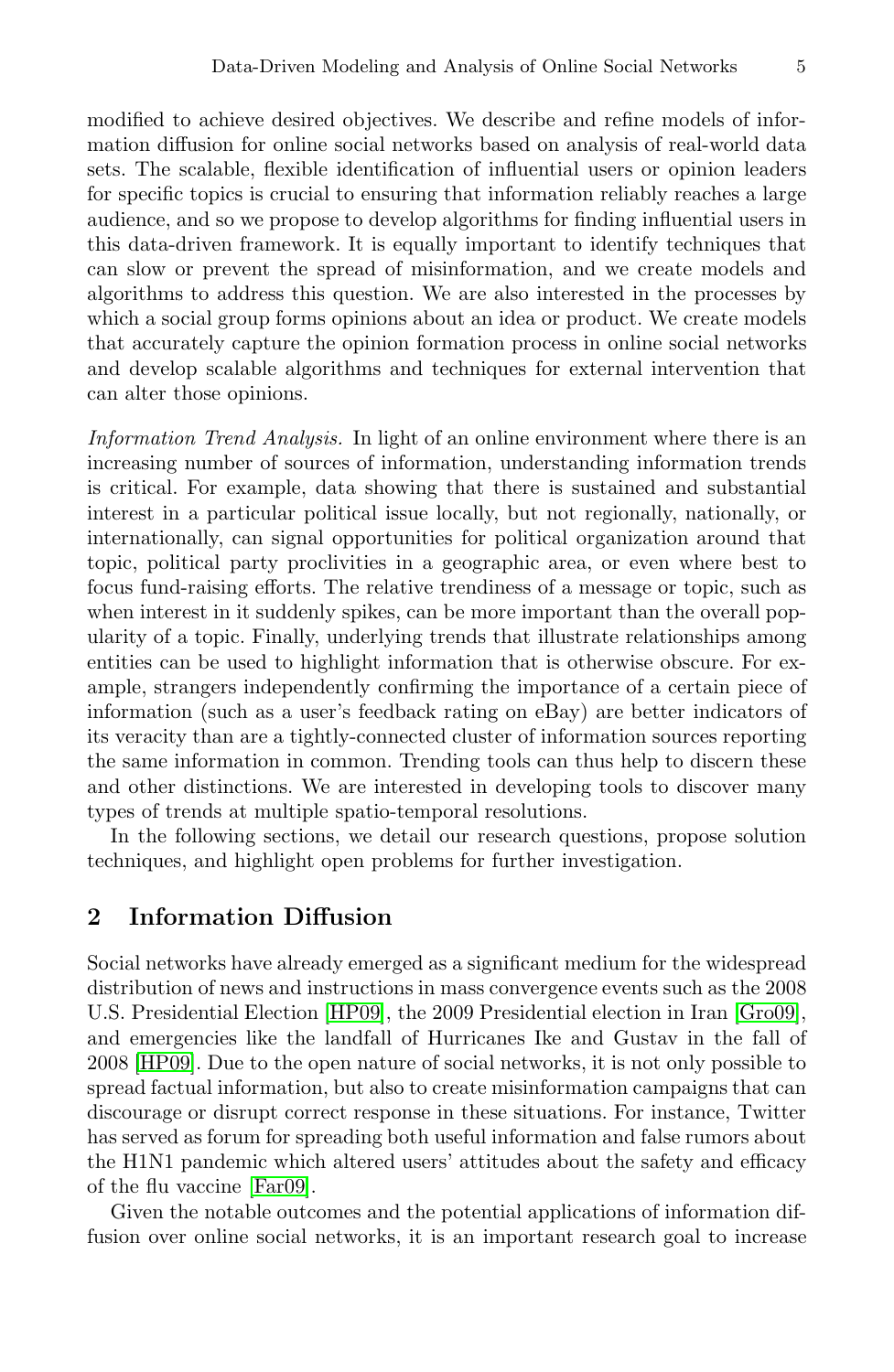our understanding of information diffusion processes and to study how these processes can be modified to achieve desired objectives. We have developed preliminary models of information and opinion diffusion for online social networks. First, we address the question of how to formalize a loosely specified model of social diffusion based on data analysis in order to adapt this model to social interactions in the blogosphere. We then consider the problem of limiting the reach of an information campaign and highlight preliminary results and proposed extensions.

#### **2.1 Influence Maximization: The Law of the Few**

The identification of *influential users* or *opinion leaders* in a social network is a problem that has received a significant amount of attention in recent research [\[KKT03,](#page-13-1) [CYY09,](#page-12-3) [LKG](#page-13-2)<sup>+</sup>07, [KSNM09,](#page-13-3) [WCSX10\]](#page-14-1). Informally, we define an *information campaign* as the process by which a news item or idea spreads from the initiators of the campaign, *i.e.* the users who first learn the news, throughout the social network. This initial set of users is denoted by the set  $A$ , and the set of users who eventually receive this news is the *influence set* of A, denoted IF(A). In the *influence maximization problem*, given a model of how information diffuses in a social network, the objective is to select a set of users  $A$  of size  $k$  who are to be the initial recipients of the information (through some offline means), so that the size of  $IF(A)$  is maximized [\[DR01,](#page-12-4) [RD02\]](#page-13-4).

With an efficient, robust solution to this problem, it would be possible to ensure the widespread dissemination of important information in a social network. Early works relied on heuristics such as node degree and distance centrality [\[WF94\]](#page-14-2) to select the set A. More recently, several investigators have considered probabilistic models of information diffusion such as the *Independent Cascade* [\[GLM01\]](#page-12-5) and *Linear Threshold* [\[Gra78\]](#page-12-6). The problem of finding the optimal initiator set in this model is NP-hard, but there is a polynomial-time greedy algorithm that yields a result that is within  $1-1/e$  of optimal [\[KKT03\]](#page-13-1). Work has been done on improving the performance of greedy algorithms for influence maximization  $[CYY09, LKG^+07, KSNM09, WCSX10]$  $[CYY09, LKG^+07, KSNM09, WCSX10]$  $[CYY09, LKG^+07, KSNM09, WCSX10]$  $[CYY09, LKG^+07, KSNM09, WCSX10]$  $[CYY09, LKG^+07, KSNM09, WCSX10]$ , but the scalability of these algorithms, in the context of social networks spanning millions of users, remains a significant challenge.

We summarize our recent work [\[BAEA10\]](#page-11-0) on the influential users problem using a different model of diffusion based on the theories introduced in the popular book "The Tipping Point" by Malcolm Gladwell [\[Gla02\]](#page-12-7). The main idea of "The Tipping Point" is the crucial roles of three types of "fascinating" people that the author calls *mavens, connectors* and *salesmen* on the effectiveness of an information campaign. These people are claimed to "play a critical role in the word-of-mouth epidemics that dictate our tastes, trends and fashions". We study those three types of people or *actors* and a fourth type of interesting actor that we call a *translator*.

The first type of actor introduced by Gladwell is the connector. In terms of a social network graph, we define a connector to be a node that has high degree centrality. The second type of important actor in information propagation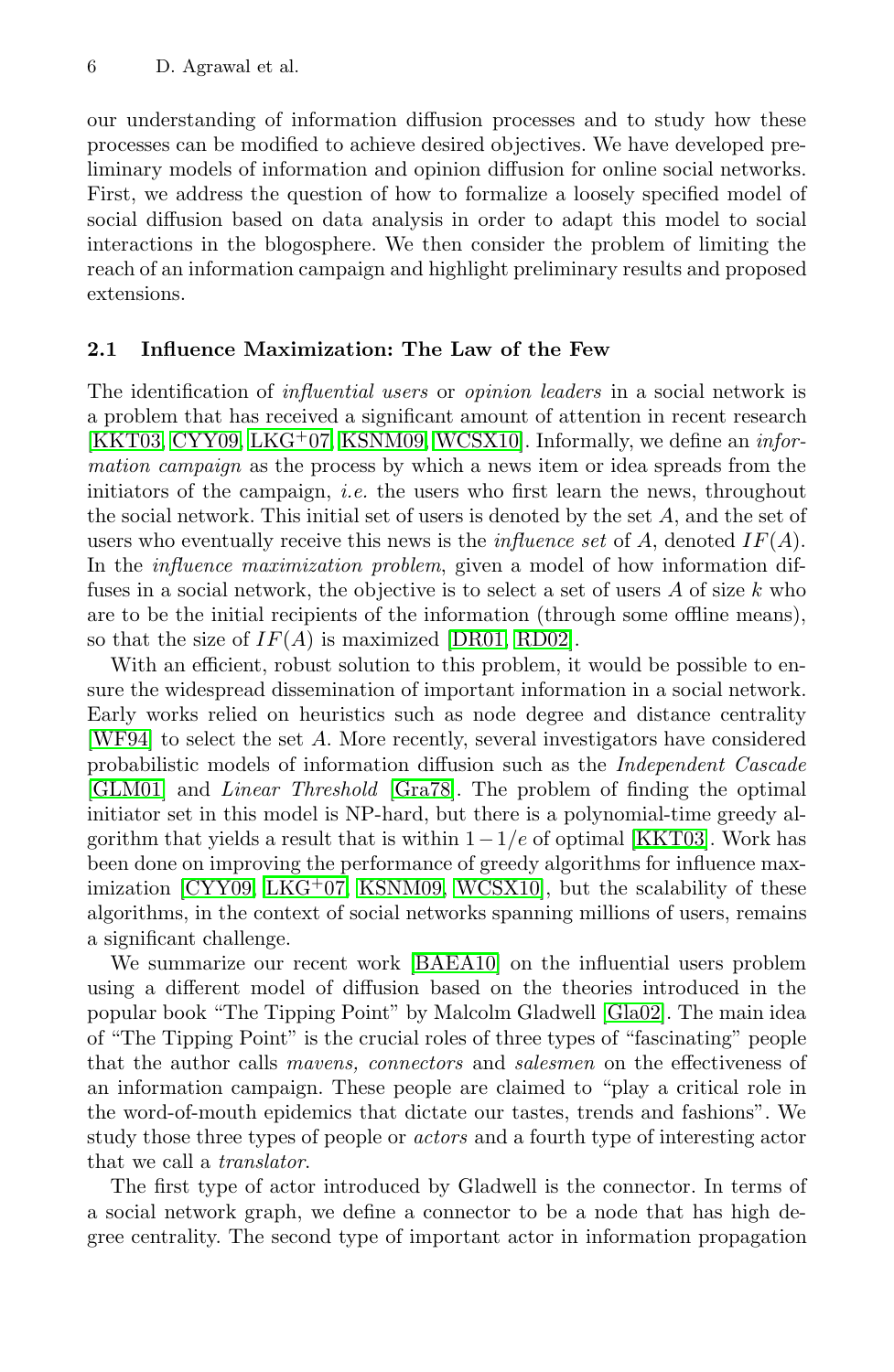is the maven. The word "maven" comes from Yiddish and means one who accumulates knowledge. Gladwell lists three important characteristics for mavens: 1) they seek new knowledge, 2) they share the knowledge they acquire with others and 3) an individual hearing something from a maven is very likely to believe the correctness and importance of this piece of information. Translating those features into graph theory, we define mavens to be nodes that start a large number of cascades (they are the original source of new information) and have high influence on their neighbors. The third kind of actor that Gladwell introduces is the salesman, a person with high charisma who can sell ideas to almost anyone since he never gives up. We define a salesman to be a node that has a large number of trials to activate its neighbors for cascades that the node itself is a part of. We also study another class of actors referred to as *translators*. These actors act as bridges or translators among different communities and therefore have the power of changing the context in which to present an idea. In order to identify the translators in the blogosphere, first we need to detect the communities. Different from many community detection research [\[Cla05,](#page-11-1) [PSL90,](#page-13-5) [New03,](#page-13-6) [New06,](#page-13-7) [GL08,](#page-12-8) [BGMI05,](#page-11-2) [ZWZ07,](#page-14-3) [Gre07\]](#page-12-9), we define communities based on the existence of flow of influence between nodes rather than relying solely on the structure of the graph. Using this definition, we detect overlapping communities using the algorithm presented in [\[BGMI05\]](#page-11-2) and define translators as the nodes that belong to the most number of communities.

Weblogs have become a predominant way of sharing data online. The blogosphere has considerable influence on how people make decisions in areas such as politics or technology [\[AG05\]](#page-11-3). We used the August-October 2008 Memetracker data that contains timestamped phrase and link information for news media articles and blog posts from different blogs and news websites. The data set consists of 53,744,349 posts and 2,115,449 sources of information (blogs, news media and sources that reside outside the blogosphere) and 744,189 cascades. Using the methods formalized above, we identify the mavens, salesmen, connectors and translators of the blogosphere and study their effect on the success of cascades. Our initial results are quite promising in that they indicate that algorithms for finding the best method of reaching out to certain actors, rather than the entire network, can be a good heuristic to impact influence in social networks. The types of actors identified can also be used to augment the current models of diffusion to capture real world behavior. As part of future work, we also plan to augment our analysis on the intermediaries to investigate if there exists an optimal timing to reach out to a connector, maven, salesman or translator. Are these actors more useful if they adopt and advocate a cascade early or later on? We analyzed the blogosphere data to investigate the validity of the heuristics introduced but the same heuristics can indeed be evaluated on other social networks. We believe that different social networks provide different types of interactions, which means that certain actors, while not so significant in some networks, can be highly influential in others.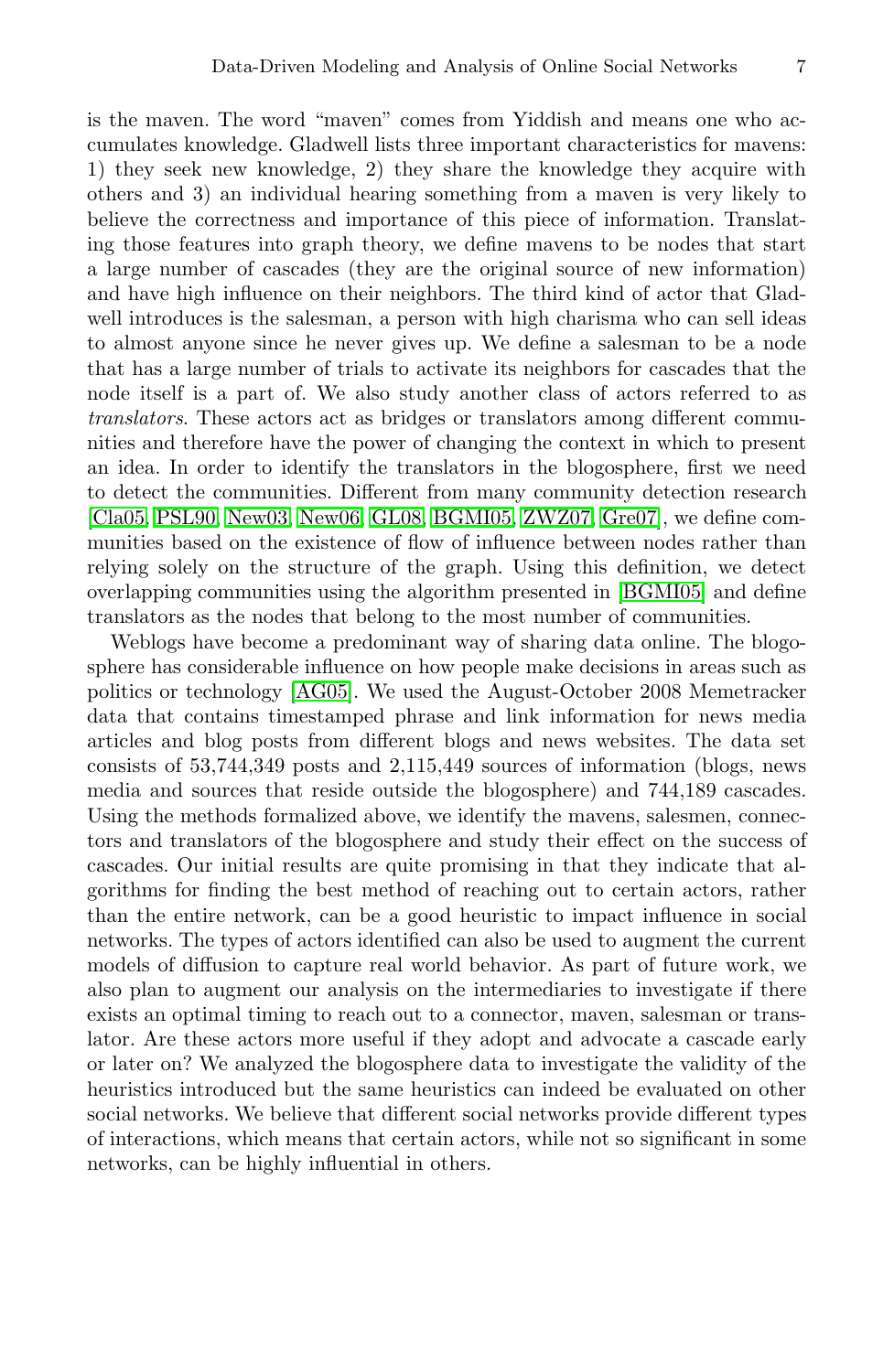#### **2.2 Limiting Diffusion of Misinformation**

While a substantial amount of research has been done in the context of influence maximization, a problem that has not received much attention is that of limiting the influence of a malicious or incorrect information campaign. One strategy to deal with a misinformation campaign is to limit the number of users who are willing to accept and spread this misinformation. In this section, we present preliminary work on techniques to limit the number of users who participate in an information campaign. We call this problem the *influence limitation problem*.

In this context, we consider the social network as an edge-weighted graph. The nodes represent users of the network and edges represent a relationship between these users. Edges can be undirected, indicating that the relationship is symmetric (users are friends with each other), or they can be directed, indicating one-way communication such as a publisher/subscriber relationship (follower relationship in Twitter). We use edge weights to quantify the "influence" that one node has upon another node; the weight of edge  $e_{i,j}$  is an indicator of the likelihood that node j will agree with and pass on information it receives from node i. Nodes that have adopted the idea or information are called *active* and those that have not are *inactive*.

We consider two different information diffusion models, both similar to the Independent Cascade Model (ICM). In ICM, the information diffusion process takes place in discrete rounds. When node  $i$  is first activated in round  $r$ , it tries to activate each inactive neighbor  $j$ ; it succeeds with probability  $p(i, j)$ . Whether or not it succeeds, node i does not try to activate anyone in subsequent rounds. In order to capture simultaneous spread of two cascades (the initial misinformation campaign and the limiting campaign), we introduced two extensions to ICM called the Multi-Campaign Independent Cascade Model (MCICM) and Campaign-Oblivious Independent Cascade Model (COICM) [\[BAEA11a\]](#page-11-4). We omit the details of these models due to space limitations but note that they are similar to a number of other models in literature [\[BKS07,](#page-11-5) [DGM06,](#page-12-10) [CNWvZ07,](#page-12-11) [KOW08\]](#page-13-8).

Our objective is to minimize the number of people affected by the misinformation campaign by "vaccinating" users through a *limiting campaign*. Let the campaign that is to be minimized be campaign  $C$  and the initial set of nodes activated in campaign  $C$  be  $A_C$ . The limiting campaign is called campaign  $L$ and the initial activation set is A*L*. For simplicity, we assume that a user can be active in only one campaign, *i.e.*, once the user has decided on a side, he will not change his mind. Given a network and a diffusion model, suppose that a campaign that is spreading bad information is detected r rounds after it began. Given a budget  $l$ , select  $l$  individuals for initial activation with the competing information such that the expected number of nodes eventually activated in campaign C is minimized. Let  $IF(A_C)$  denote the influence set of campaign C without the presence of campaign L, *i.e* the set of nodes that would accept campaign C if there were no limiting campaign. We define the function  $\pi(A_L)$ to be the size of the subset of  $IF(A_C)$  that campaign L prevents from adopting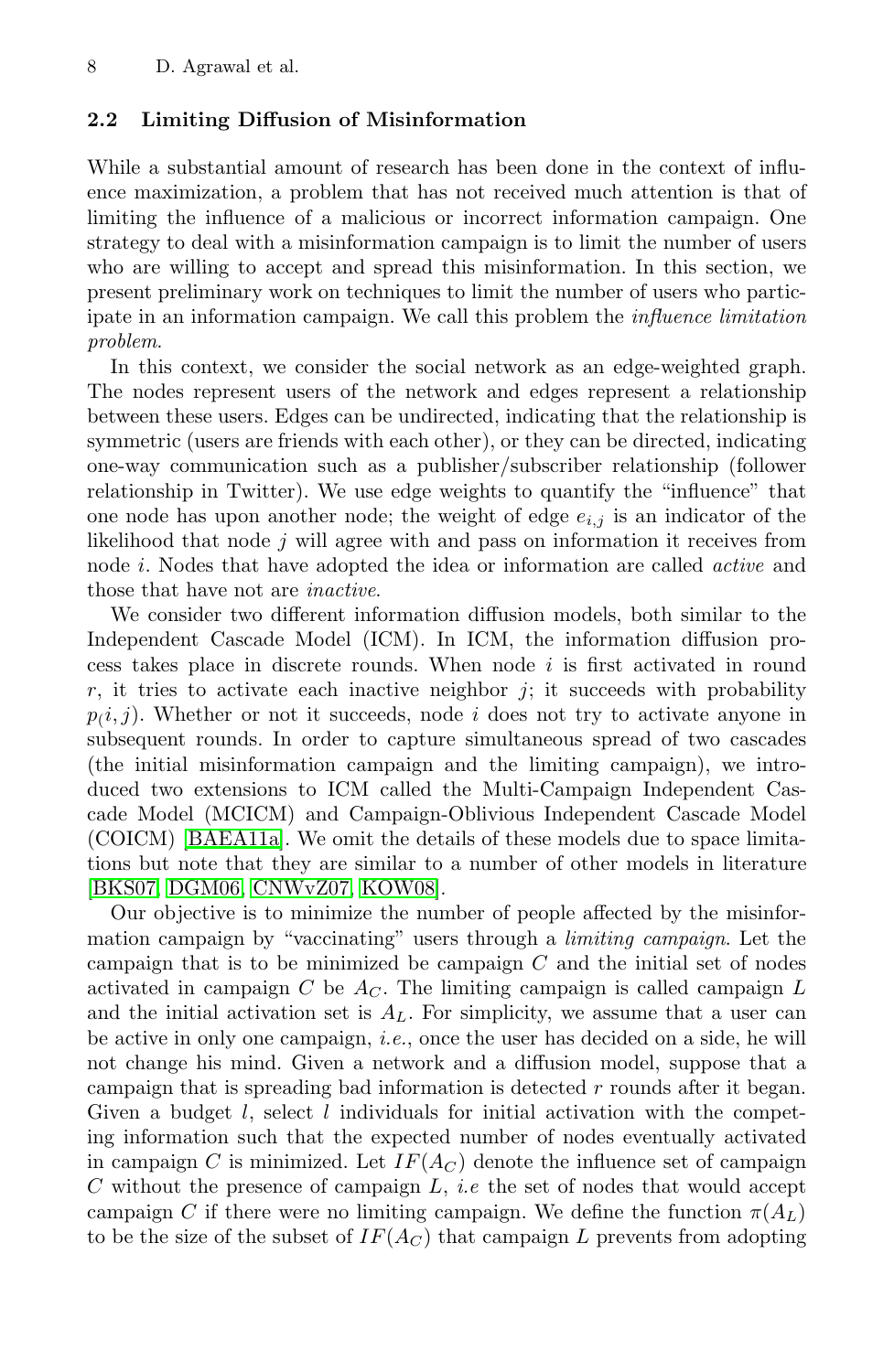campaign C. Then, the influence limitation problem is equivalent to selecting  $A_L$  such that the expectation of  $\pi(A_L)$  is maximized.

- 1: Initialize  $A_L$  to  $\emptyset$
- 2: **for**  $i = 1$  to  $l$  **do**
- 3: Choose node *i* that maximizes  $\pi(A_L \cup$  $\{i\}) - \pi(A_L);$
- <span id="page-6-0"></span>4: Set  $A_L \leftarrow A_L \cup \{i\};$

**Fig. 1.** Greedy algorithm to select the set for initial activation in the limiting campaign

We now outline a potential solution to a simplified version of this problem. We assume that there is only a single source of information for campaign  $C$ , meaning  $|A_C| = 1$  and that information diffusion follows the Multi-Campaign Independent Cascade Model. Finally, we assume that L is accepted by users with probability 1 (it may be much easier to convince a user of the truth than

a falsehood). We refer to this notion as *high-effectiveness property*. In a re-cent study [\[BAEA11a\]](#page-11-4), we have shown that  $\pi(A_L)$  is a monotone, sub-modular function for this setting. We have also proved the same result in the context of Campaign-Oblivious Independent Cascade Model, even without the *higheffectiveness property*. Therefore, for both diffusion models, the greedy algorithm given in Figure [1](#page-6-0) yields an  $A_L$  for which  $\pi(A_L)$  is within  $1 - 1/e$  of optimal [\[BAEA11a\]](#page-11-4).

# **3 Opinion Dynamics**

Another process that is of interest in social networks research is the process by which a group of individuals in a social network form an opinion about a piece of information or an idea and how interpersonal influence affects the opinion formation process. This process is known as *opinion dynamics*. While this process shares some similarities with the diffusion of an information campaign, it differs in the main respect that the individual opinions evolve over time, continuously changing in response to interactions with other individuals and possibly external inputs.

Research on opinion formation in social groups predates the advent of online social networks by decades, and several formal mathematical models of the opinion formation process have been proposed [\[Fre56,](#page-12-12) [DeG74,](#page-12-13) [Leh75,](#page-13-9) [FJ99,](#page-12-14) [HK02\]](#page-12-15). These early works are based on the assumption that all individuals interact with all friends simultaneously in a synchronized fashion. In online social networks, however, individuals are spread out across space and time and they interact with different communities and friends at different times and with different frequencies. We investigate how these previously proposed models of opinion dynamics can be augmented to incorporate the asynchronous nature of social interactions that arise in online social networks.

We first briefly review the general opinion dynamics model. The social network is modeled as a graph  $G = (V, E)$  where the vertices represent users or *agents*, with  $|V| = n$ , and the edges represent relationships between users, with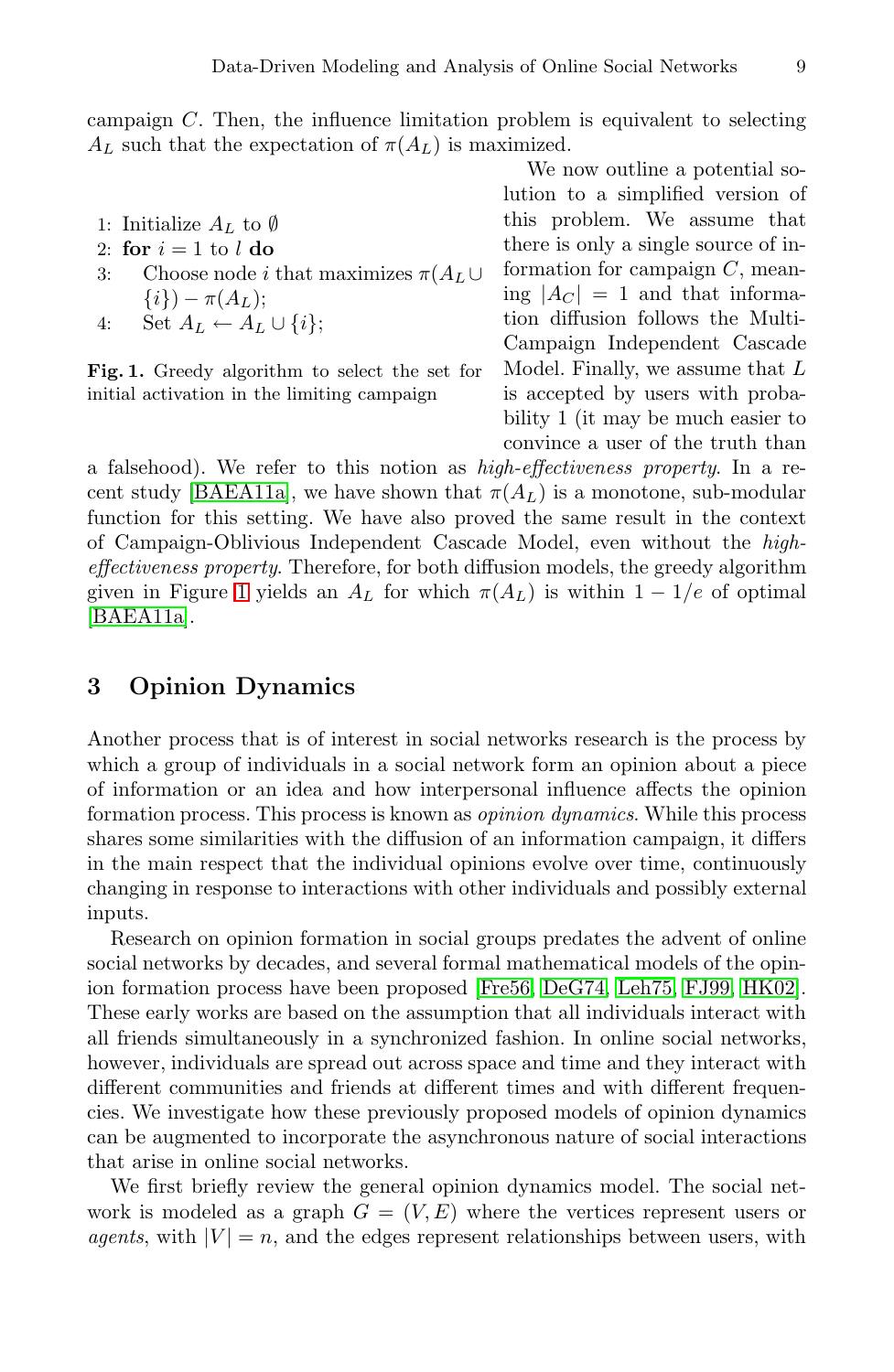$|E| = m$ . The graph may be directed or undirected. A directed graph is used to model networks where relationships are not symmetric, for example, the follower relationship in Twitter. An undirected graph models a network with symmetric relationships such as the friend relationship in Facebook. We say that agent  $i$ is a *neighbor* of agent j if  $(i, j) \in E$ . Each individual i has an initial opinion  $x_i(0)$ . The opinion is assumed to be a real number, for example a numerical representation of the individual's support for an issue. The agreement process takes place in discrete rounds. In each round, each individual updates his opinion based on information exchanged along edges in the network graph, taking a weighted average of his own opinion and the opinions of his neighbors. Let  $w_{ij}$  be the weight that agent  $i$  places on the opinion of agent  $j$  with the normalization requirement that  $\sum_{j=1}^{n} w_{ij} = 1$ . In each round, individual i updates his opinion as follows:

$$
x_i(t+1) = w_{i1}x_1(t) + w_{i2}x_2(t) + \ldots + w_{in}x_n(t),
$$

where  $w_{ij} > 0$  only if  $(i, j) \in E$ . We note that this formulation admits the possibility that  $w_{ij} = 0$  even if  $(i, j) \in E$ , meaning i does not place any weight on the opinion of  $j$  even though they are neighbors in the network. The evolution of all of the opinions, called the *opinion profile*, is captured by the following recursion:

$$
x(t+1) = W(t, x(t))x(t).
$$

 $x(t)$  is the *n*-vector of opinions at round t, and  $W(t, x(t))$  is an  $n \times n$  matrix that gives the edge weights, the interpersonal influence, for round  $t$ . This general model allows for the possibility that these edge weights may change over time and may depend on the current opinion profile.

In the following sections, we restrict our discussion to the *classical model* of opinion dynamics that was proposed by De Groot [\[DeG74\]](#page-12-13) and Lehrer [\[Leh75\]](#page-13-9), where the edge weights are assumed to remain constant throughout the opinion formation process. The process is given by the recursion

$$
x(t+1) = Wx(t) \tag{1}
$$

where W is an  $n \times n$  matrix.

Due to the simple form of this model, it is possible to analyze properties of the opinion formation process and predict the outcome by examining the W matrix. In particular, it can be shown that (1) Individuals reach agreement if and only if  $|\lambda_2(W)| < 1$ , where  $\lambda_2(W)$  is the second largest eigenvalue of W by magnitude; (2) If  $|\lambda_2(W)| < 1$  and W is symmetric, the consensus value is the average of the initial opinions. If  $W$  is not symmetric, the consensus value is a weighted average of the initial opinions; and (3) If agreement will occur, the number of rounds required for individuals to be within  $\epsilon$  of the consensus value is  $\log \epsilon / \log(\lambda_2(W))$ . We next describe several extensions to the classical opinion dynamics that capture the types of social interactions exhibited in online networks.

It has been observed that users interact frequently with only a small subset of their neighbors and that communication is infrequent along many edges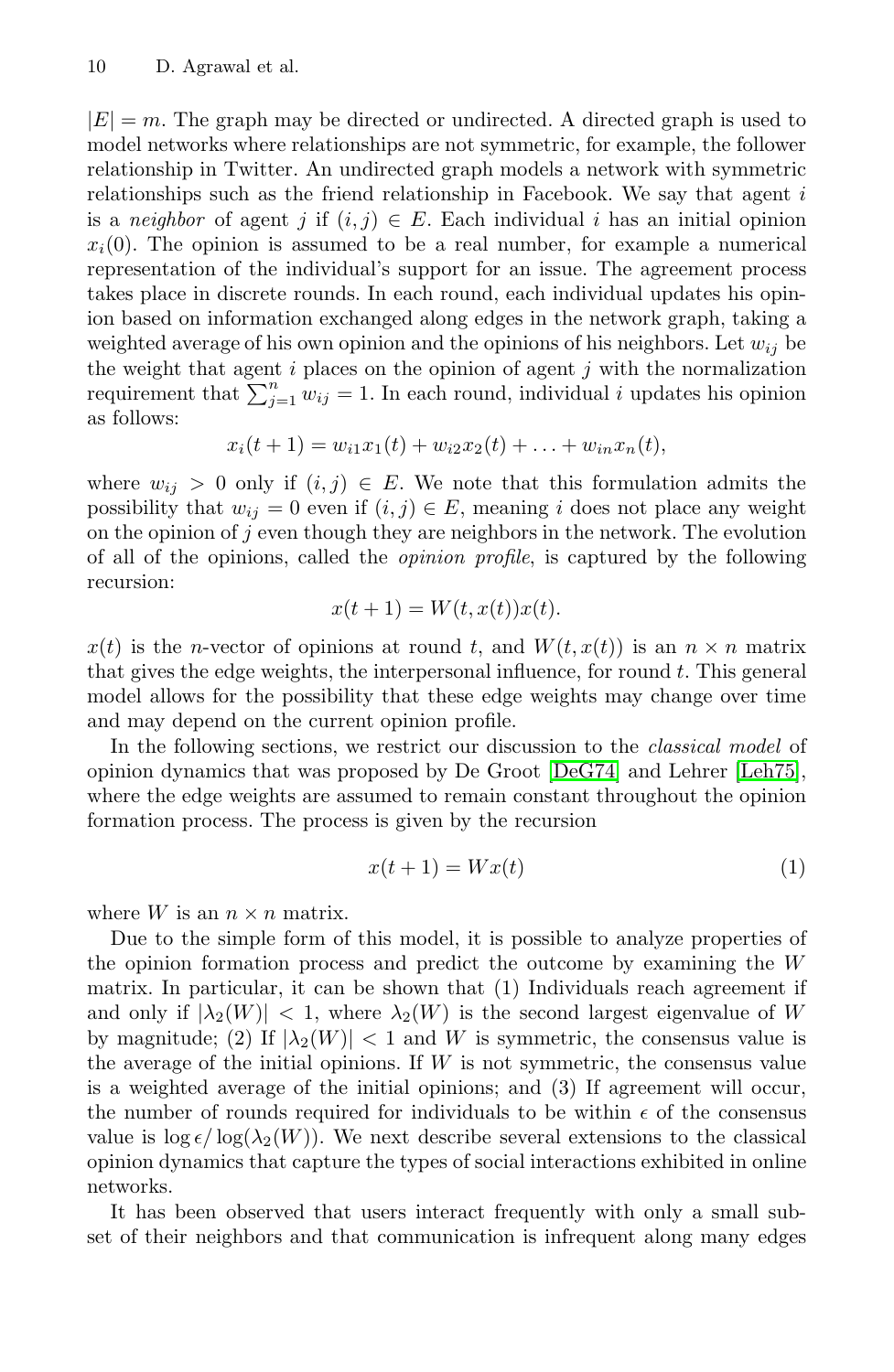[\[WBS](#page-13-10)<sup>+</sup>09]. It is reasonable to expect that the frequency of interaction will have a large impact on the evolution of opinions in online social networks. To capture the notion of interaction frequency, we associate a (unique) probability of communication  $p_{ij}$  with each edge  $(i, j) \in E$ . The value  $p_{ij}$  is the probability that agents' i and j will communicate in each round. The evolution of the opinion profile with probabilistic interactions is given by the following recursion,

$$
x(t+1) = \left(I - \sum_{(i,j)\in E} \delta_{ij}(t) w_{ij} L_{ij}\right) x(t)
$$
\n(2)

where  $\delta_{ij}(t)$  are independent Bernoulli random variables with

$$
\delta_{ij}(t) := \begin{cases} 1 & \text{with probability } p_{ij} \\ 0 & \text{with probability } 1 - p_{ij}. \end{cases}
$$

This model has been adapted from the model for multi-agent consensus in stochastic networks [\[PBE10\]](#page-13-11). Each  $L_{ij}$  is the weighted Laplacian matrix of the graph  $G_{ij} = (V, \{(i, j)\})$ , the graph that contains the same *n* vertices as the original graph G and the single edge  $(i, j)$ . When  $\delta_{ij} = 1$ , agents i and j exchange information just as they did in the classical model. When  $\delta_{ij} = 0$ , agents i and j do not communicate.

In our recent work [\[PB10,](#page-13-12) [PBE10\]](#page-13-11), we have derived a matrix-valued, Lyapunovlike operator  $W(\cdot)$  that describes the evolution of the covariance of the opinion profile in this stochastic model of opinion dynamics and we have provided analysis similar to the well-known results for classical opinion dynamics.

# **4 Information Trend Analysis**

Social networks provide a large-scale information infrastructure for people to discuss and exchange ideas about variety of topics. Detecting trends of such topics is of significant interest for many reasons. For one, it can be used to detect emergent behavior in the network, for instance a sudden increase in the number of people talking about explosives or biological warfare. Information trends can also be viewed as a reflection of societal concerns or even as a consensus of collective decision making. Understanding how a community *decides* that a topic is trendy can help us better understand how ad-hoc communities are formed and how decisions are made in such communities. In general, constructing "useful" trend definitions and providing scalable solutions that detect such trends will contribute towards a better understanding of human interactions in the context of social media.

Before we study the problem of finding trendy topics in a social network, we first need to develop a clear definition of "trendiness". Assume users of a network can choose to (or not to) broadcast their opinions about various topics at any point in time. Assume further that we can abstract away what the topic is from what a user broadcasts. A simple definition of trendy topics can be the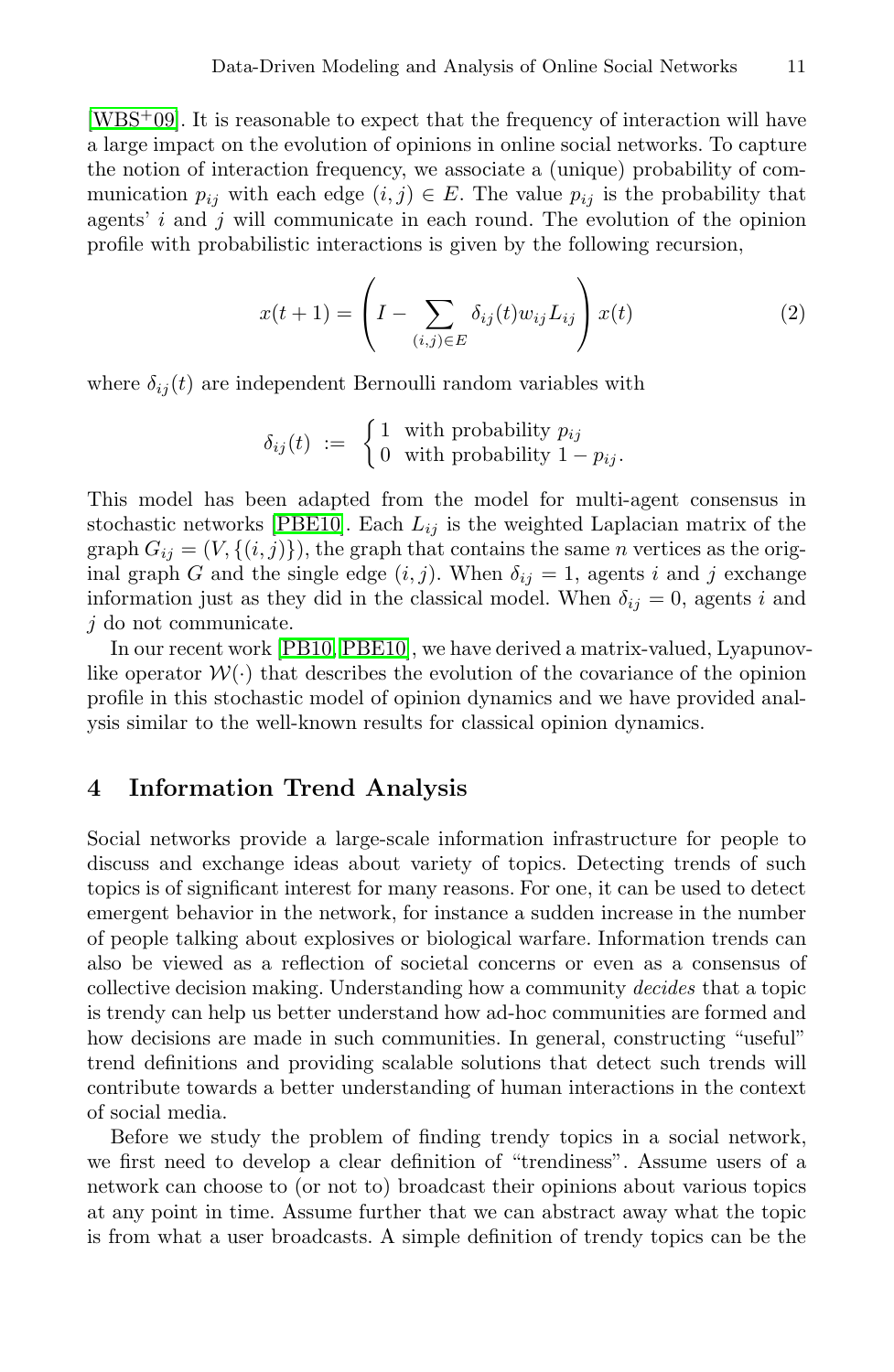frequent items throughout the entire history of user broadcasts. The problem, defined this way, is simply to find the frequent items in a stream of data, also referred to as *heavy hitters*. The *frequent elements problem* is well studied and several scalable, online solutions have been proposed [\[CCFC02,](#page-11-6) [CM05,](#page-11-7) [MAE06,](#page-13-13) [MM02,](#page-13-14) [DLOM02\]](#page-12-16). While the heavy hitters view trend definition is compelling because of the existence of scalable algorithms, this simple definition overlooks various important aspects such as the spatio-temporal dimensions of human interaction and the network structure and its effect on the emergence of trends. In the following, we explore structural trend analysis as an example that depend on structural connections between the users who are broadcasting. Information trends at the granularity of spatio-temporal dimensions remains future work.

Assuming that information diffusion on a social network is a substantial part of the process that creates the information trends, properties that are defined in the context of the network structure are of significant interest. For example, consider a group of friends in a large social network like Facebook discussing an attack. Detecting this new interest of this specific group on "attacks" can be of great importance. Note that especially for cyber attacks, those people do not necessarily need to be in the same geographical region, and in some instances, this geographic information is not even available. In essence, a structural trend is a topic that is identified as "hot" within structural subgroups of the network. The challenges are to formally define the notions of a structural subgroup and to develop techniques to detect *structural trends*.



<span id="page-9-0"></span>**Fig. 2.** Black nodes represent nodes talking about topic x, whereas white nodes represent the nodes that are not

As a starting point, we consider the problem of identifying the number of connected pairs of users in a social network that are discussing a specific topic. We refer to this as detecting *correlated trends*. Consider the two graphs in Figure [2.](#page-9-0) The black nodes correspond to people that are talking about a specific topic and white

nodes are people who are not talking about it. Even though both graphs have the same number of people talking about this topic, in the graph on the right, the people talking about the issue are a part of a more clustered subgraph, giving the topic a higher structural significance. The number of pairs of users talking about the topic in the graph on the left is 0 whereas the pair count is 3 for the graph on the right. The detection of structural trends is harder to solve than the traditional definition of trends since in the traditional setting a counter can be updated on each new data item without dependence on any future or past items. This is not the case for the correlated trends. Value addition of a tuple  $\langle n_i, T_i \rangle$ to topic  $T_j$ , where  $n_i$  represents a node in the graph and  $T_j$  is an arbitrary topic depends on other tuples involving  $T_j$  and neighbors of  $n_i$ . The detection of structural trends calls for new, graph-oriented solutions.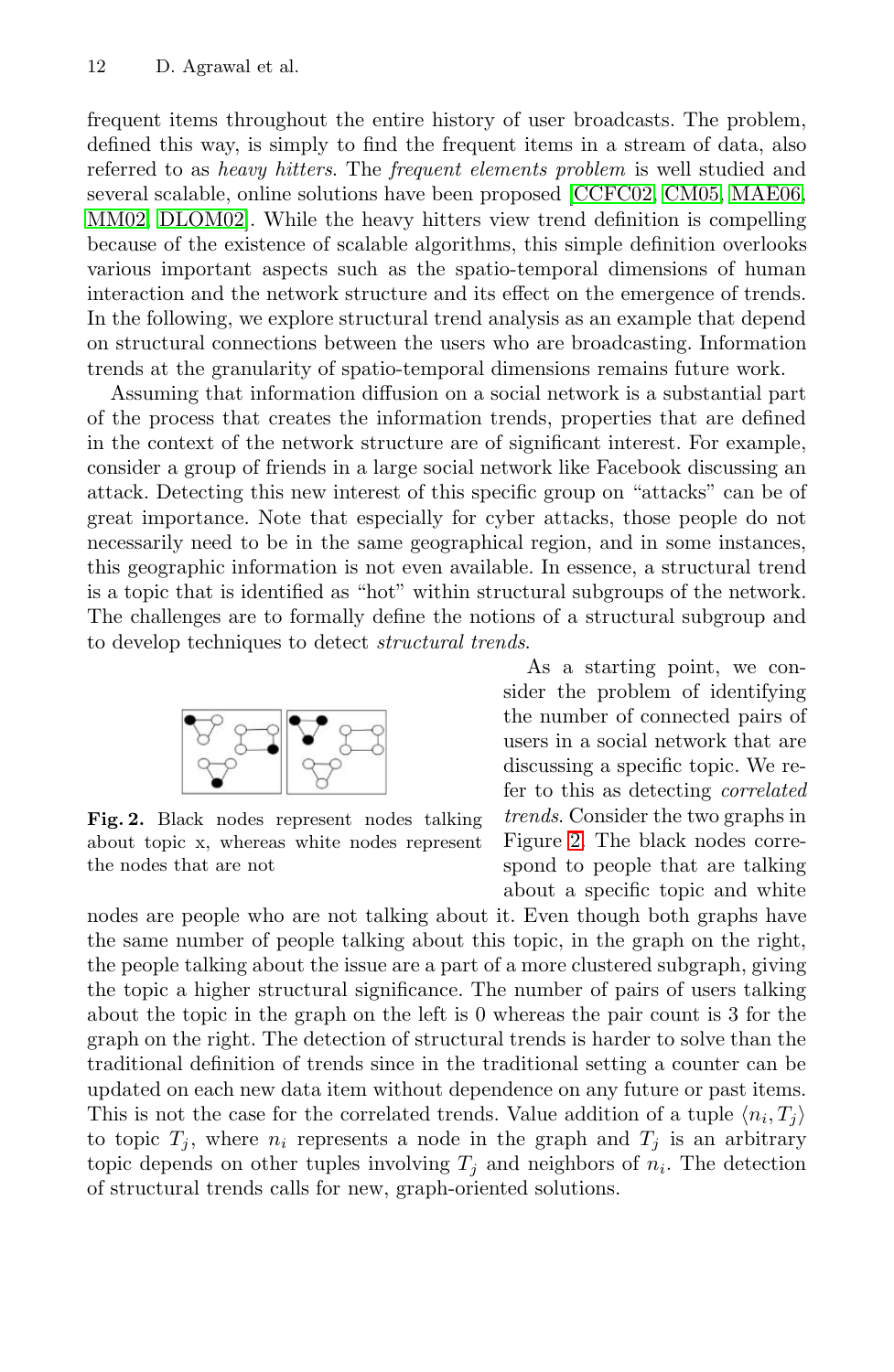The exact solution for *correlated trends* that requires keeping track of all topics for all nodes is not scalable for large networks so we need to explore approximation algorithms. Here we describe possible solutions: (i) Use the activity level and degree of a node as a heuristic to limit the number of nodes monitored per topic; (ii) Only monitor those topics that are frequent in the traditional sense and for such topics find the order of their importance w.r.t. correlated trendiness; (iii) As demonstrated by Mislove et al.  $[MMG<sup>+</sup>07]$  $[MMG<sup>+</sup>07]$ , there is a small subset of nodes in social networks without which the network would be a collection of many small disconnected subgraphs. This property can be exploited to partition the graph into smaller sub-graphs and apply the counting algorithms in parallel. Query processing requires periodically merging the counts from multiple sub-partitions with the counts from highly connected nodes. This approach is highly scalable in the MapReduce paradigm [\[DG08\]](#page-12-17).

Another solution we propose to evaluate involves a semi-streaming approximation algorithm. We essentially reduce the problem of evaluating the importance of each topic with respect to the correlated trendiness notion to a problem of counting local triangles in a graph, *i.e.* counting the number of triangles incident to every node  $n \in N$  in the graph. Consider a social network graph  $G = (N, E)$ , a set of all topics T and stream of node-topic tuples S, where each tuple is in the form:  $\langle n_i, T_j \rangle$  s.t.  $n_i \in N$  and  $T_j \in T$ . Let us create a graph  $G' = (N', E')$  s.t.  $N' = N \cup T$  and  $E' = \{(u, v) | (u, v) \in E \land (u, v) \in S\}$ . The number of connected pairs of users in the social network G that are discussing a specific topic  $T_i$  is simply the number of triangles incident to node  $T_j$  in  $G'$ . Using approximation algorithms based on the idea of min-wise independent permutations similar to [\[BBCG08\]](#page-11-8), we are able to provide a solution using  $O(|N'|)$  space in main memory and performing  $O(log|N'|)$  sequential passes over E'. Note that the naive solution would need  $O(|N| \cdot |T|)$  space in main memory.

Alternatively, we can define a structural trend be the other extreme, where we are interested in the number of *unrelated* people interested in a specific topic and in trends that results from these unrelated people. We call these *uncorrelated trends*. Going back to our example of two graphs in Figure [2,](#page-9-0) for the graph on the left this count will be 3, whereas it will be only 1 for the graph on the right. This definition of trendiness can be used capture the notion of the *trustworthiness* of a trend. In this case trendiness of a topic will not be biased by a discussion amongst a small clustered group. We note that we have only considered two extremes of structural trends. Identifying alternative definitions of structural trends that will span the entire spectrum remains future work [\[BAEA11b\]](#page-11-9).

#### **5 Concluding Remarks**

Internet technologies and online social networks are changing the nature of social interactions and user behaviors. Recent evidence indicates that 45% of users in the U.S. state that the Internet played a crucial or important role in at least one major decision in their lives in the last two years, such as attaining additional career training, helping themselves or someone else with a major illness or medical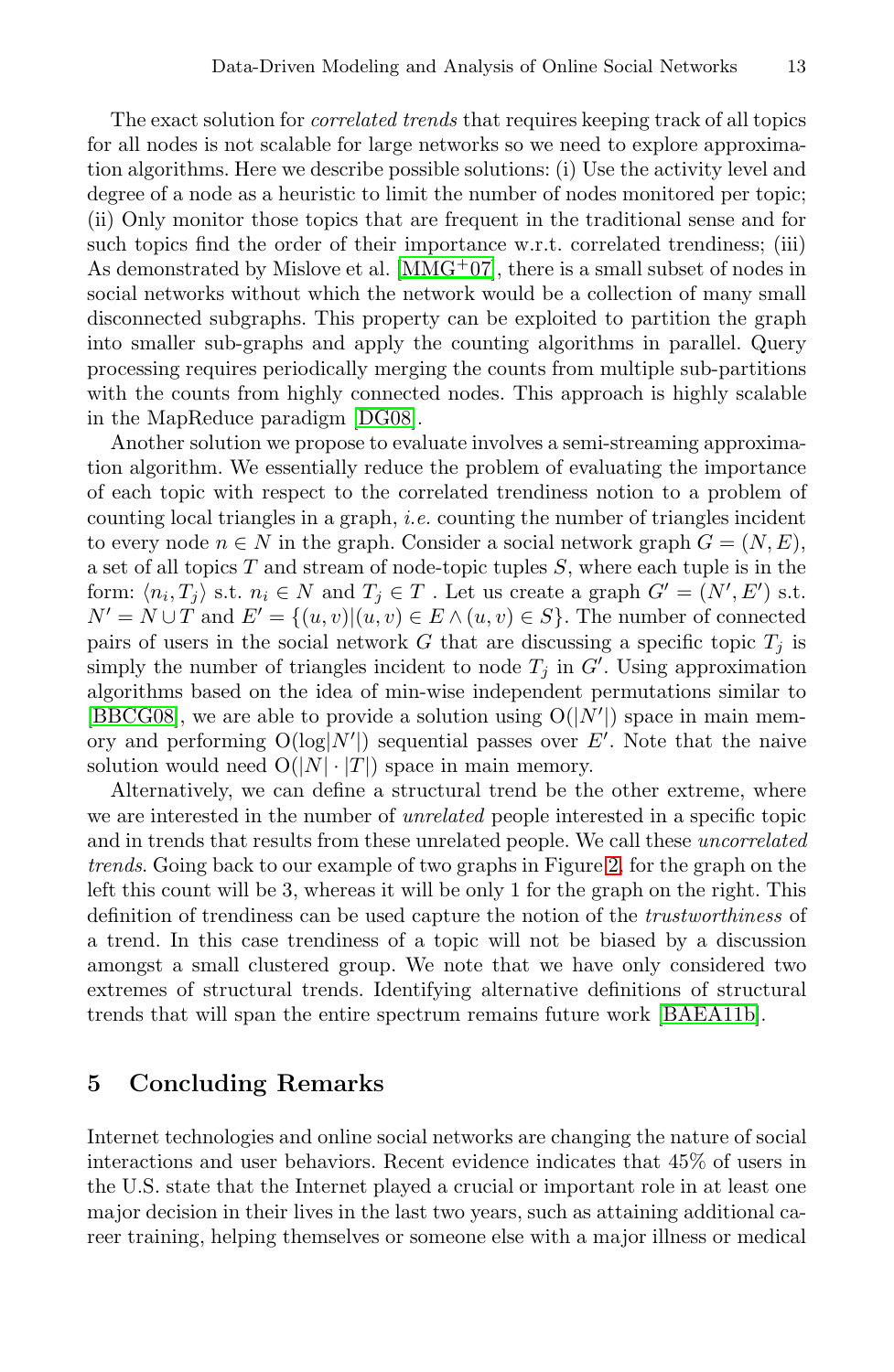condition, or making a major investment or financial decision [\[HR06\]](#page-13-0). The significant role of online social networks in human interactions motivates our goals of generating a greater understanding of social interactions in online networks through data analysis, the development of reliable models that can predict outcomes of social processes, and ultimately the creation of applications that can shape the outcome of these processes. In this paper, we have presented a preliminary formulation of modeling and analyzing *information diffusion*, *opinion dynamics*, and *information trends* in online social networks.

**Acknowledgments.** This work was partially supported by the NSF under grant IIS-1135389.

# **References**

<span id="page-11-9"></span><span id="page-11-8"></span><span id="page-11-7"></span><span id="page-11-6"></span><span id="page-11-5"></span><span id="page-11-4"></span><span id="page-11-3"></span><span id="page-11-2"></span><span id="page-11-1"></span><span id="page-11-0"></span>

| [AG05]    | Adamic, L.A., Glance, N.: The political blogosphere and the 2004 u.s.<br>election: divided they blog. In: LinkKDD 2005: Proceedings of the 3rd |
|-----------|------------------------------------------------------------------------------------------------------------------------------------------------|
|           | International Workshop on Link Discovery, pp. 36–43 (2005)                                                                                     |
| [BAEA10]  | Budak, C., Agrawal, D., El Abbadi, A.: Where the blogs tip: connec-                                                                            |
|           | tors, maybers, salesmen and translators of the blogosphere. In: SIGKDD                                                                         |
|           | Workshop on Social Media Analytics (2010)                                                                                                      |
| [BAEA11a] | Budak, C., Agrawal, D., El Abbadi, A.: Limiting the spread of misin-                                                                           |
|           | formation in social networks. In: Proceedings of the 20th International                                                                        |
|           | Conference on World Wide Web, WWW 2011, pp. $665-674$ (2011)                                                                                   |
| [BAEA11b] | Budak, C., Agrawal, D., El Abbadi, A.: Structural trend analysis for<br>online social networks. In: VLDB 2011 (2011)                           |
| [BBCG08]  | Becchetti, L., Boldi, P., Castillo, C., Gionis, A.: Efficient semi-streaming                                                                   |
|           | algorithms for local triangle counting in massive graphs. In: KDD 2008:                                                                        |
|           | Proceeding of the 14th ACM SIGKDD International Conference on                                                                                  |
|           | Knowledge Discovery and Data Mining, pp. 16–24. ACM, New York                                                                                  |
|           | (2008)                                                                                                                                         |
| [BGMI05]  | Baumes, J., Goldberg, M., Magdon-Ismail, M.: Efficient identification of                                                                       |
|           | overlapping communities. In: IEEE International Conference on Intelli-                                                                         |
|           | gence and Security Informatics (ISI), pp. 27–36 (2005)                                                                                         |
| [BKS07]   | Bharathi, S., Kempe, D., Salek, M.: Competitive influence maximization                                                                         |
|           | in social networks. In: Deng, X., Graham, F.C. (eds.) WINE 2007. LNCS,                                                                         |
|           | vol. 4858, pp. 306–311. Springer, Heidelberg (2007)                                                                                            |
| [CCFC02]  | Charikar, M., Chen, K., Farach-Colton, M.: Finding frequent items in                                                                           |
|           | data streams. In: Widmayer, P., Triguero, F., Morales, R., Hennessy,                                                                           |
|           | M., Eidenbenz, S., Conejo, R. (eds.) ICALP 2002. LNCS, vol. 2380, pp.                                                                          |
|           | 693–703. Springer, Heidelberg (2002)                                                                                                           |
| [Cla05]   | Clauset, A.: Finding local community structure in networks. Physical                                                                           |
|           | Review E (Statistical, Nonlinear, and Soft Matter Physics) 72(2), 026132                                                                       |
|           | (2005)                                                                                                                                         |
| [CM05]    | Cormode, G., Muthukrishnan, S.: What's Hot and What's Not: Tracking                                                                            |
|           | Most Frequent Items Dynamically. ACM Trans. Database Syst. $30(1)$ ,                                                                           |
|           | 249–278 (2005)                                                                                                                                 |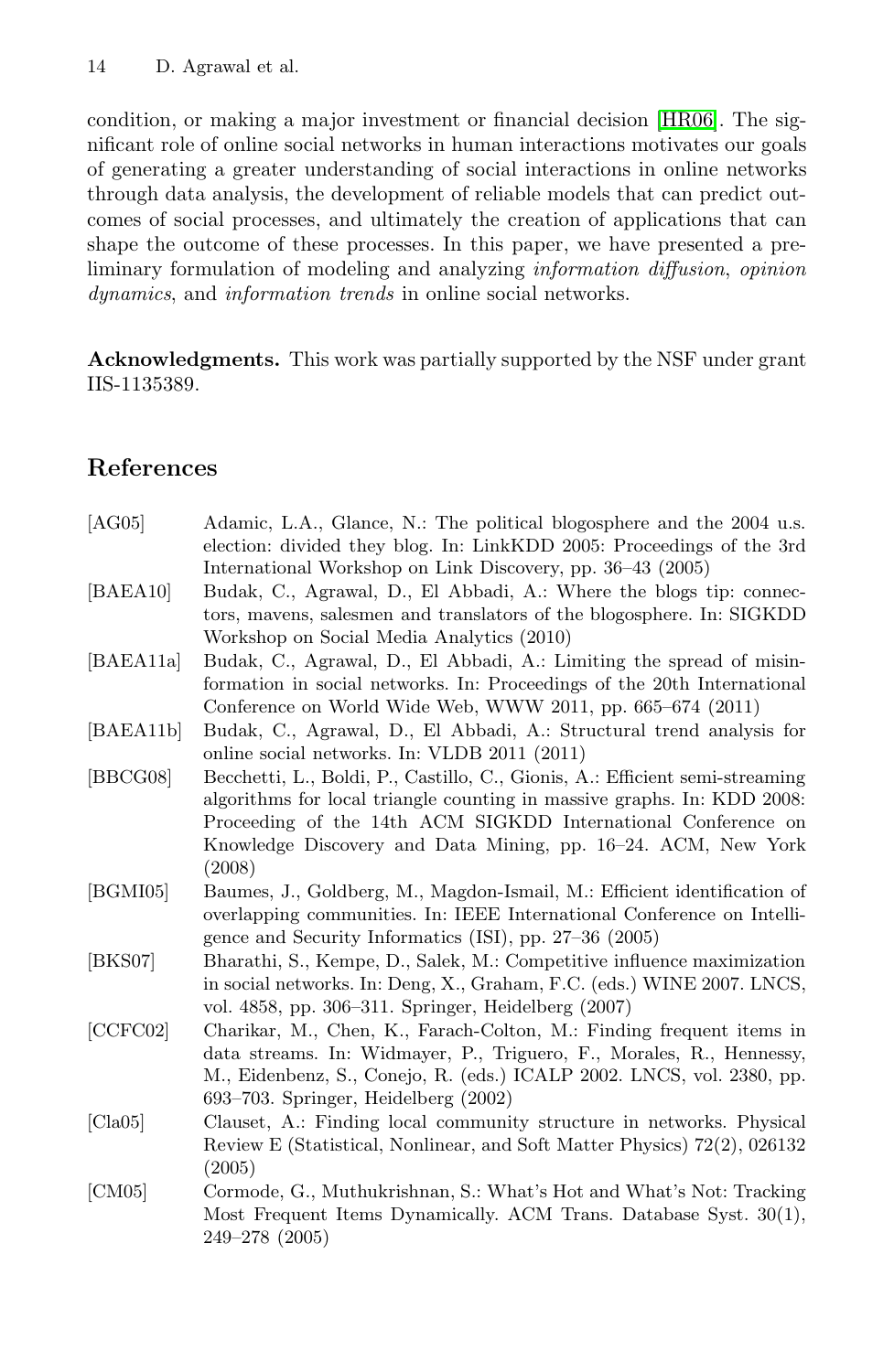- <span id="page-12-11"></span>[CNWvZ07] Carnes, T., Nagarajan, C., Wild, S.M., van Zuylen, A.: Maximizing influence in a competitive social network: a follower's perspective. In: ICEC 2007: Proceedings of the Ninth International Conference on Electronic Commerce, pp. 351–360 (2007)
- <span id="page-12-3"></span>[CYY09] Chen, W., Wang, Y., Yang, S.: Efficient influence maximization in social networks. In: Proceedings of the 15th ACM International Conference on Knowledge Discovery and Data Mining, pp. 199–208 (2009)
- <span id="page-12-13"></span>[DeG74] DeGroot, M.H.: Reaching a consensus. Journal of the American Statistical Association 69, 118–121 (1974)
- <span id="page-12-17"></span>[DG08] Dean, J., Ghemawat, S.: Mapreduce: simplified data processing on large clusters. ACM Commun. 51(1), 107–113 (2008)
- <span id="page-12-10"></span>[DGM06] Dubey, P., Garg, R., De Meyer, B.: Competing for customers in a social network. Cowles Foundation Discussion Papers 1591, Cowles Foundation, Yale University (November 2006)
- <span id="page-12-16"></span>[DLOM02] Demaine, E.D., López-Ortiz, A., Munro, J.I.: Frequency estimation of internet packet streams with limited space. In: Möhring, R.H., Raman, R. (eds.) ESA 2002. LNCS, vol. 2461, pp. 348–360. Springer, Heidelberg (2002)
- <span id="page-12-4"></span>[DR01] Domingos, P., Richardson, M.: Mining the network value of customers. In: Proceedings of the 7th ACM International Conference on Knowledge Discovery and Data Mining, pp. 57–66 (2001)
- <span id="page-12-2"></span>[Far09] Farrell, M.B.: Schwarzenegger tweets about swine flu. so does everyone else. Christian Science Monitor (April 2009)
- <span id="page-12-14"></span>[FJ99] Friedkin, N.E., Johnsen, E.C.: Social influence networks and opinion change. Advances in Group Processes 16, 1–29 (1999)
- <span id="page-12-12"></span>[Fre56] French, J.R.P.: A formal theory of social power. Psychological Review 63, 181–194 (1956)
- <span id="page-12-8"></span>[GL08] Ghosh, R., Lerman, K.: Community Detection Using a Measure of Global Influence. In: Giles, L., Smith, M., Yen, J., Zhang, H. (eds.) SNAKDD 2008. LNCS, vol. 5498, pp. 20–35. Springer, Heidelberg (2010)
- <span id="page-12-7"></span>[Gla02] Gladwell, M.: The Tipping Point: How Little Things Can Make a Big Difference. Back Bay Books (January 2002)
- <span id="page-12-5"></span>[GLM01] Goldenberg, J., Libai, B., Muller, E.: Talk of the network: A complex systems look at the underlying process of word-of-mouth. Marketing Letters 12(3), 209–221 (2001)
- <span id="page-12-6"></span>[Gra78] Granovetter, M.: Threshold models of collective behavior. American Journal of Sociology 83(6), 1420–1443 (1978)
- <span id="page-12-9"></span>[Gre07] Gregory, S.: An algorithm to find overlapping community structure in networks. In: Kok, J.N., Koronacki, J., Lopez de Mantaras, R., Matwin, S., Mladenič, D., Skowron, A. (eds.) PKDD 2007. LNCS (LNAI), vol. 4702, pp. 91–102. Springer, Heidelberg (2007)
- <span id="page-12-1"></span>[Gro09] Grossman, L.: Iran protests: Twitter, the medium of the movement. Time (online) (June 2009)
- <span id="page-12-15"></span>[HK02] Hegselmann, R., Krause, U.: Opinion dynamics and bounded confidence models, analysis, and simulation. Journal of Artificial Societies and Social Simulation 5(3) (2002)
- <span id="page-12-0"></span>[HP09] Hughes, A.L., Palen, L.: Twitter adoption and use in mass convergence and emergency events. In: Proceedings of the 6th International Information Systems for Crisis Response and Management Conference (2009)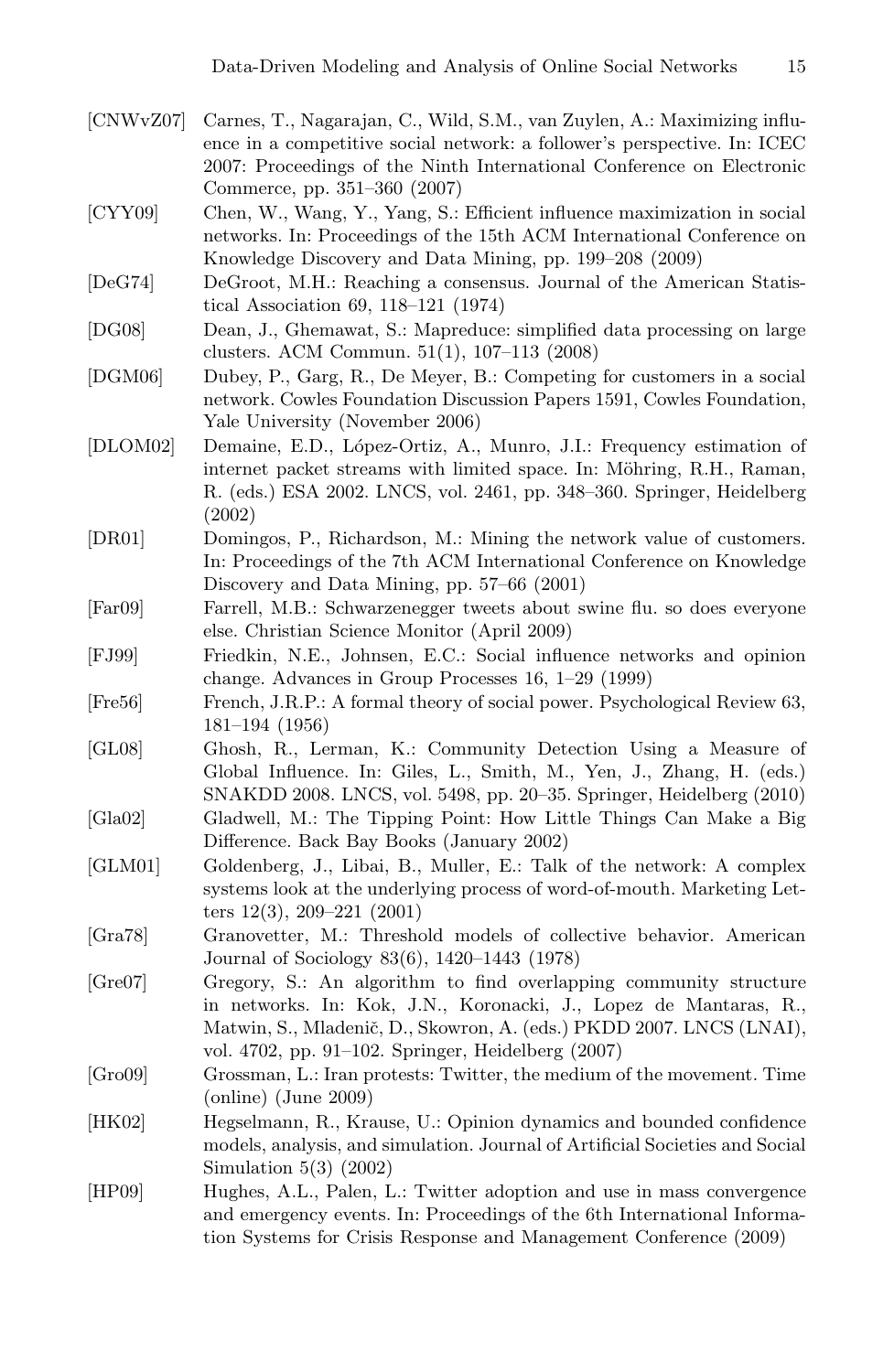- <span id="page-13-0"></span>[HR06] Horrigan, J., Rainie, L.: When facing a tough decision, 60 million americans now seek the internet's help: The internet's growing role in life's major moments (2006), <http://pewresearch.org/obdeck/?ObDeckID=19> (retrieved October 13, 2006)
- <span id="page-13-1"></span>[KKT03] Kempe, D., Kleinberg, J.M., Tardos, E.: Maximizing the spread of in- ´ fluence through a social network. In: Proceedings of the Ninth ACM International Conference on Knowledge Discovery and Data Mining, pp. 137–146 (2003)
- <span id="page-13-8"></span>[KOW08] Kostka, J., Oswald, Y.A., Wattenhofer, R.: Word of Mouth: Rumor Dissemination in Social Networks. In: 15th International Colloquium on Structural Information and Communication Complexity (SIROCCO) (June 2008)
- <span id="page-13-3"></span>[KSNM09] Kimura, M., Saito, K., Nakano, R., Motoda, H.: Finding Influential Nodes in a Social Network from Information Diffusion Data. In: Social Computing and Behavioral Modeling. Springer, US (2009)
- <span id="page-13-9"></span>[Leh75] Lehrer, K.: Social consensus and rational agnoiology. Synthese 31(1), 141–160 (1975)
- <span id="page-13-2"></span>[LKG<sup>+</sup>07] Leskovec, J., Krause, A., Guestrin, C., Faloutsos, C., VanBriesen, J., Glance, N.: Cost-effective outbreak detection in networks. In: Proceedings of the 13th ACM International Conference on Knowledge Discovery and Data Mining, pp. 420–429 (2007)
- <span id="page-13-13"></span>[MAE06] Metwally, A., Agrawal, D., El Abbadi, A.: An integrated efficient solution for computing frequent and top-k elements in data streams. ACM Trans. Database Syst. 31(3), 1095–1133 (2006)
- <span id="page-13-14"></span>[MM02] Manku, G.S., Motwani, R.: Approximate frequency counts over data streams. In: Proc. 28th Int. Conf. on Very Large Data Bases, pp. 346–357 (2002)
- <span id="page-13-15"></span>[MMG<sup>+</sup>07] Mislove, A., Marcon, M., Gummadi, K.P., Druschel, P., Bhattacharjee, B.: Measurement and analysis of online social networks. In: Proc. 7th ACM SIGCOMM Conf. on Internet Measurement, pp. 29–42 (2007)
- <span id="page-13-6"></span>[New03] Newman, M.E.J.: Fast algorithm for detecting community structure in networks. Physical Review E 69 (September 2003)
- <span id="page-13-7"></span>[New06] Newman, M.E.J.: Modularity and community structure in networks. Proceedings of the National Academy of Sciences 103(23), 8577–8582 (2006)
- <span id="page-13-12"></span>[PB10] Patterson, S., Bamieh, B.: Interaction-driven opinion dynamics in online social networks. In: SIGKDD Workshop on Social Media Analytics (2010)
- <span id="page-13-11"></span>[PBE10] Patterson, S., Bamieh, B., El Abbadi, A.: Convergence rates of distributed average consensus with stochastic link failures. IEEE Transactions on Automatic Control 55(4), 880–892 (2010)
- <span id="page-13-5"></span>[PSL90] Pothen, A., Simon, H.D., Liou, K.-P.: Partitioning sparse matrices with eigenvectors of graphs. SIAM J. Matrix Anal. Appl. 11(3), 430–452 (1990)
- <span id="page-13-4"></span>[RD02] Richardson, M., Domingos, P.: Mining knowledge-sharing sites for viral marketing. In: Proceedings of the 8th ACM International Conference on Knowledge Discovery and Data Mining, pp. 61–70 (2002)
- <span id="page-13-10"></span>[WBS<sup>+</sup>09] Wilson, C., Boe, B., Sala, A., Puttaswamy, K.P.N., Zhao, B.Y.: User interactions in social networks and their implications. In: Proc. 4th ACM European Conference on Computer Systems, pp. 205–218 (2009)